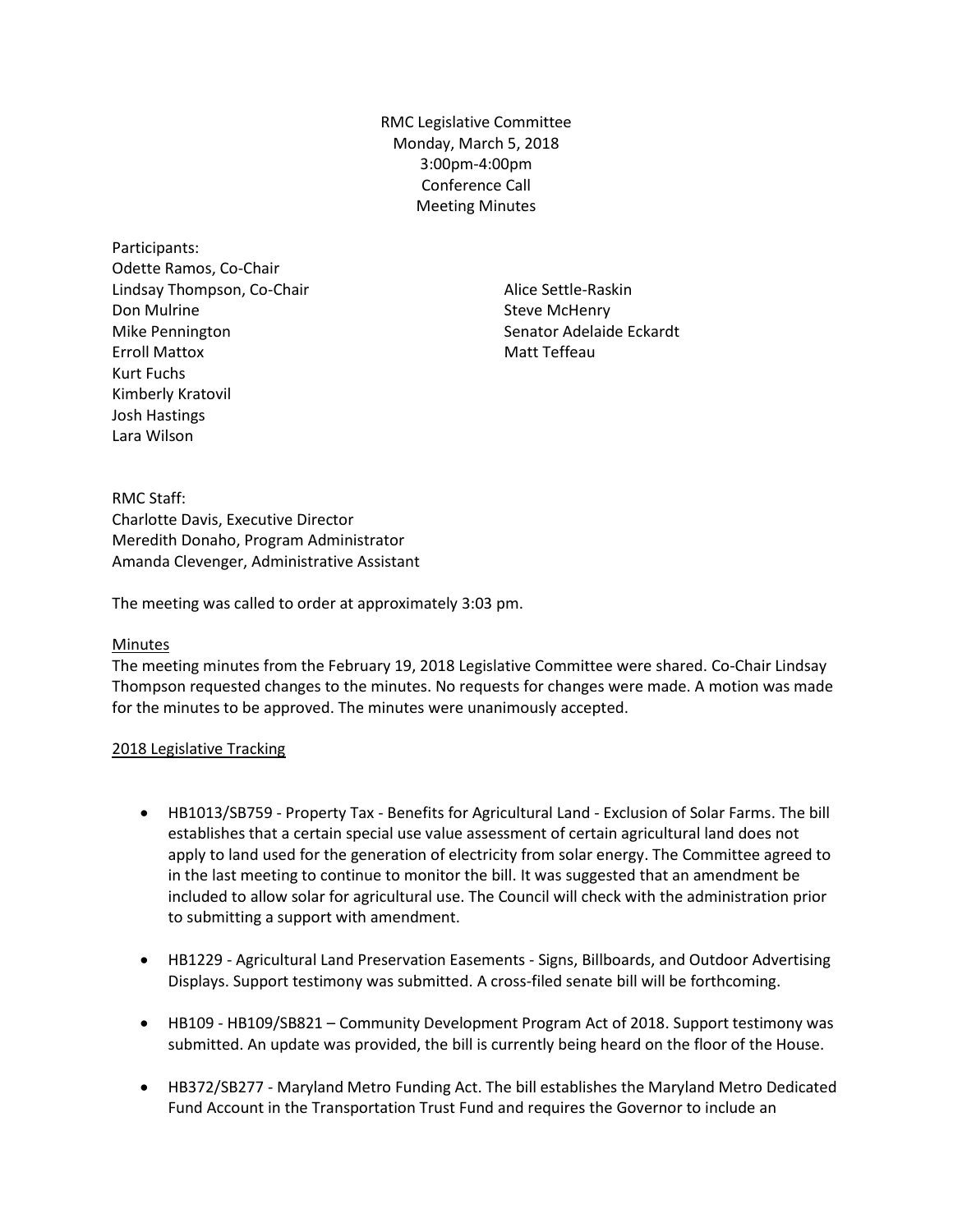appropriation in the annual State budget of at least a certain amount solely for grants to the Washington Suburban Transit District to pay the capital costs of the Washington Metropolitan Area Transit Authority. There is concern the bill will impact the restoration of highway user revenues to rural communities. There is a \$125 million mandate in the bill. The Committee will continue to monitor.

- HB807/SB516 Transportation Highway User Revenues Distribution. This bill alters the distribution of funds in the Gasoline and Motor Vehicle Revenue Account (GMVRA) of the Transportation Trust Fund (TTF) over two years beginning in fiscal 2020 to provide 86.8% to the Maryland Department of Transportation (MDOT) and 13.2% to local jurisdictions distributed as follows: Baltimore City (8.9%) and municipalities (2.8%). The county distribution (1.5%) is not altered by the bill. The bill is moving in tandem with HB372/SB277. The Committee will continue to monitor the bill.
- HB1569/SB901 Local Infrastructure Fast Track for Maryland Act. The bill authorizes the Office of Legislative Audits to perform an audit of local governments that receive a distribution of highway user revenues. The bill will includes broadband, water and wastewater systems in infrastructure. The Committee agreed to continue monitoring the bill. The bill may be withdrawn.
- HB1240 Assisted Housing Preservation Act Assisted Projects, Protected Actions, and Duties of the Department of Housing and Community Development. This bill applies the Assisted Housing Preservation Act to additional owners and properties. It also requires the Department of Housing and Community Development (DHCD) to (1) establish and maintain a database of specified properties in Maryland that receive federal or State housing subsidies (which must include information regarding expiration dates of any subsidies); (2) establish a mechanism for giving notice one year before a subsidy expires; and (3) establish a plan to preserve units in an assisted project as affordable housing for low-income residents when federal or State subsidies are due to expire. The Committee will continue to monitor the bill.
- SB709/HB923 Environment Water and Sewer Service. This bill authorizes a political subdivision, a sanitary commission, or an authority that provides water and sewer services to (1) develop and implement service affordability programs to assist homeowners having difficulty making payments for water and sewer services and (2) disconnect service to specified vacant property under certain circumstances. The bill has been favorable.
- SB1188/HB1767 Wireless Facilities Permitting and Siting. The bill prohibits a local government from entering into certain types of exclusive agreements under certain circumstances and authorizes a local government to impose certain rates and fees for certain purposes under certain circumstances. It was discussed that the bill should be amended for counties and charter governments to have a say in the permitting process. The Committee will submit a letter of information.